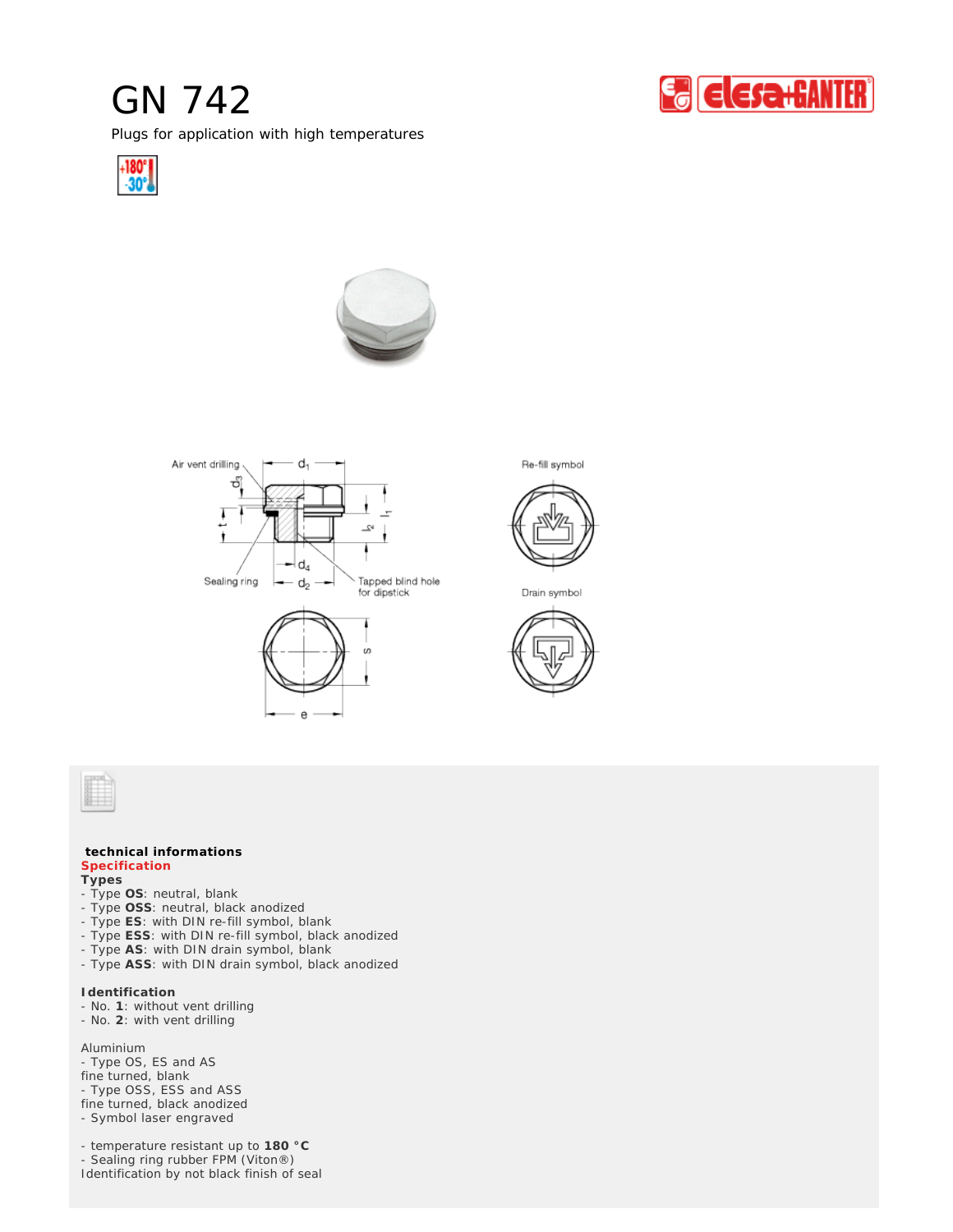Threaded plugs GN 742 are fitted with outside diameter d1 to suit screw holes with BSP threads to DIN 3852.

The sealing ring is bedded into a undercut groove which prevents it from dropping out and at the same time stops it from being extruded when tightening the cap.

## *On request*

## with dipstick

| <b>Standard Elements</b> | Main dimensions |                |                |                |                |                |   |             |             | Weight          |
|--------------------------|-----------------|----------------|----------------|----------------|----------------|----------------|---|-------------|-------------|-----------------|
| Description              | $d_1$           | d <sub>2</sub> | $d_3$          | $d_4$          | $\mathsf{I}_1$ | $\mathsf{I}_2$ | t | $\mathsf S$ | $e \approx$ | $\mathsf{g}$    |
| GN 742-19-M14x1.5-OS-*   | 19              | M14x1.5        | $\overline{2}$ | M <sub>5</sub> | 15.5           | 8              | 8 | 15          | 17.3        | $7\phantom{.}$  |
| GN 742-19-M14x1.5-OSS -* | 19              | M14x1.5        | $\overline{2}$ | M <sub>5</sub> | 15.5           | 8              | 8 | 15          | 17.3        | $7\phantom{.}$  |
| GN 742-19-M14x1.5-ES-*   | 19              | M14x1.5        | $\overline{2}$ | M <sub>5</sub> | 15.5           | 8              | 8 | 15          | 17.3        | 17              |
| GN 742-19-M14x1.5-ESS -* | 19              | M14x1.5        | $\overline{2}$ | M <sub>5</sub> | 15.5           | 8              | 8 | 15          | 17.3        | $\overline{7}$  |
| GN 742-19-M14x1.5-AS-*   | 19              | M14x1.5        | 2              | M5             | 15.5           | 8              | 8 | 15          | 17.3        | $\overline{7}$  |
| GN 742-19-M14x1.5-ASS -* | 19              | M14x1.5        | 2              | M5             | 15.5           | 8              | 8 | 15          | 17.3        | $7\phantom{.}$  |
| GN 742-22-M16x1.5-OS-*   | 22              | M16x1.5        | $\overline{2}$ | M <sub>5</sub> | 15.5           | 8              | 8 | 18          | 20.8        | 10              |
| GN 742-22-M16x1.5-OSS -* | 22              | M16x1.5        | $\overline{2}$ | M <sub>5</sub> | 15.5           | 8              | 8 | 18          | 20.8        | 10              |
| GN 742-22-M16x1.5-ES-*   | 22              | M16x1.5        | $\overline{2}$ | M <sub>5</sub> | 15.5           | 8              | 8 | 18          | 20.8        | 10              |
| GN 742-22-M16x1.5-ESS -* | 22              | M16x1.5        | 2              | M5             | 15.5           | 8              | 8 | -18         | 20.8        | 10 <sup>°</sup> |
| GN 742-22-M16x1.5-AS-*   | 22              | M16x1.5        | $\overline{2}$ | M <sub>5</sub> | 15.5           | 8              | 8 | 18          | 20.8        | 10              |
| GN 742-22-M16x1.5-ASS    | 22              | M16x1.5        | 2              | M5             | 15.5           | 8              | 8 | 18          | 20.8        | 10              |
| GN 742-26-M20x1.5-OS-*   | 26              | M20x1.5        | 2              | M <sub>5</sub> | 16             | 8.5            | 8 | 21          | 24.3        | 15              |
| GN 742-26-M20x1.5-OSS    | 26              | M20x1.5        | 2              | M5             | 16             | 8.5            | 8 | 21          | 24.3        | 15              |
| GN 742-26-M20x1.5-ES-*   | 26              | M20x1.5        | 2              | M <sub>5</sub> | 16             | 8.5            | 8 | 21          | 24.3        | 15              |
| GN 742-26-M20x1.5-ESS -* | 26              | M20x1.5        | $\overline{2}$ | M5             | 16             | 8.5            | 8 | 21          | 24.3        | 15              |
| GN 742-26-M20x1.5-AS-*   | 26              | M20x1.5        | $\overline{2}$ | M <sub>5</sub> | 16             | 8.5            | 8 | 21          | 24.3        | 15              |
| GN 742-26-M20x1.5-ASS -* | 26              | M20x1.5        | $\overline{2}$ | M <sub>5</sub> | 16             | 8.5            | 8 | 21          | 24.3        | 15              |
| GN 742-32-M26x1.5-OS-*   | 32              | M26x1.5        | $\overline{2}$ | M <sub>5</sub> | 17             | 9              | 8 | 27          | 31.2        | 26              |
| GN 742-32-M26x1.5-OSS -* | 32              | :26x1.5        | $\overline{2}$ | M <sub>5</sub> | 17             | 9              | 8 | 27          | 31.2        | 26              |
| GN 742-32-M26x1.5-ES-*   | 32              | M26x1.5        | 2              | M <sub>5</sub> | 17             | 9              | 8 | 27          | 31.2        | 26              |
| GN 742-32-M26x1.5-ESS -* | 32              | M26x1.5        | 2              | M <sub>5</sub> | 17             | 9              | 8 | 27          | 31.2        | 26              |
| GN 742-32-M26x1.5-AS-*   | 32              | M26x1.5        | $\overline{2}$ | M5             | 17             | 9              | 8 | 27          | 31.2        | 26              |
| GN 742-32-M26x1.5-ASS -* | 32              | M26x1.5        | 2              | M <sub>5</sub> | 17             | 9              | 8 | 27          | 31.2        | 26              |
| GN 742-32-M27x1.5-OS-*   | 32              | M27x1.5        | $\overline{2}$ | M <sub>5</sub> | 17             | 9              |   | 8 27        | 31.2        | 26              |
| GN 742-32-M27x1.5-OSS -* | 32              | M26x1.5        | $\overline{2}$ | M5             | 17             | 9              | 8 | 27          | 31.5        | 26              |
| GN 742-32-M27x1.5-ES-*   | 32              | M27x1.5        | $\overline{2}$ | M <sub>5</sub> | 17             | 9              | 8 | 27          | 31.2        | 26              |
| GN 742-32-M27x1.5-ESS-*  | 32              | M27x1.5        | $\overline{2}$ | M <sub>5</sub> | 17             | 9              | 8 | 27          | 31.2        | 35              |
| GN 742-32-M27x1.5-AS-*   | 32              | M27x1.5        | 2              | M <sub>5</sub> | 17             | 9              | 8 | 27          | 31.2        | 26              |
| GN 742-32-M27x1.5-ASS -* | 32              | M27x1.5        | $\overline{2}$ | M <sub>5</sub> | 17             | 9              | 8 | 27          | 31.2        | 35              |
| GN 742-40-M33x1.5-OS-*   | 40              | M33x1.5        | 2              | M5             | 19.5           | 11             | 8 | 32          | 37          | 47              |
| GN 742-40-M33x1.5-OSS -* | 40              | M33x1.5        | $\overline{2}$ | M <sub>5</sub> | 19.5           | 11             | 8 | 32          | 37          | 47              |
| GN 742-40-M33x1.5-ES-*   | 40              | M33x1.5        | $\overline{2}$ | M <sub>5</sub> | 19.5           | 11             | 8 | 32          | 37          | 47              |
| GN 742-40-M33x1.5-ESS -* | 40              | M33x1.5        | $\overline{2}$ | M5             | 19.5           | 11             | 8 | 32          | 37          | 47              |
| GN 742-40-M33x1.5-AS-*   | 40              | M33x1.5        | $\overline{2}$ | M5             | 19.5           | 11             | 8 | 32          | 37          | 47              |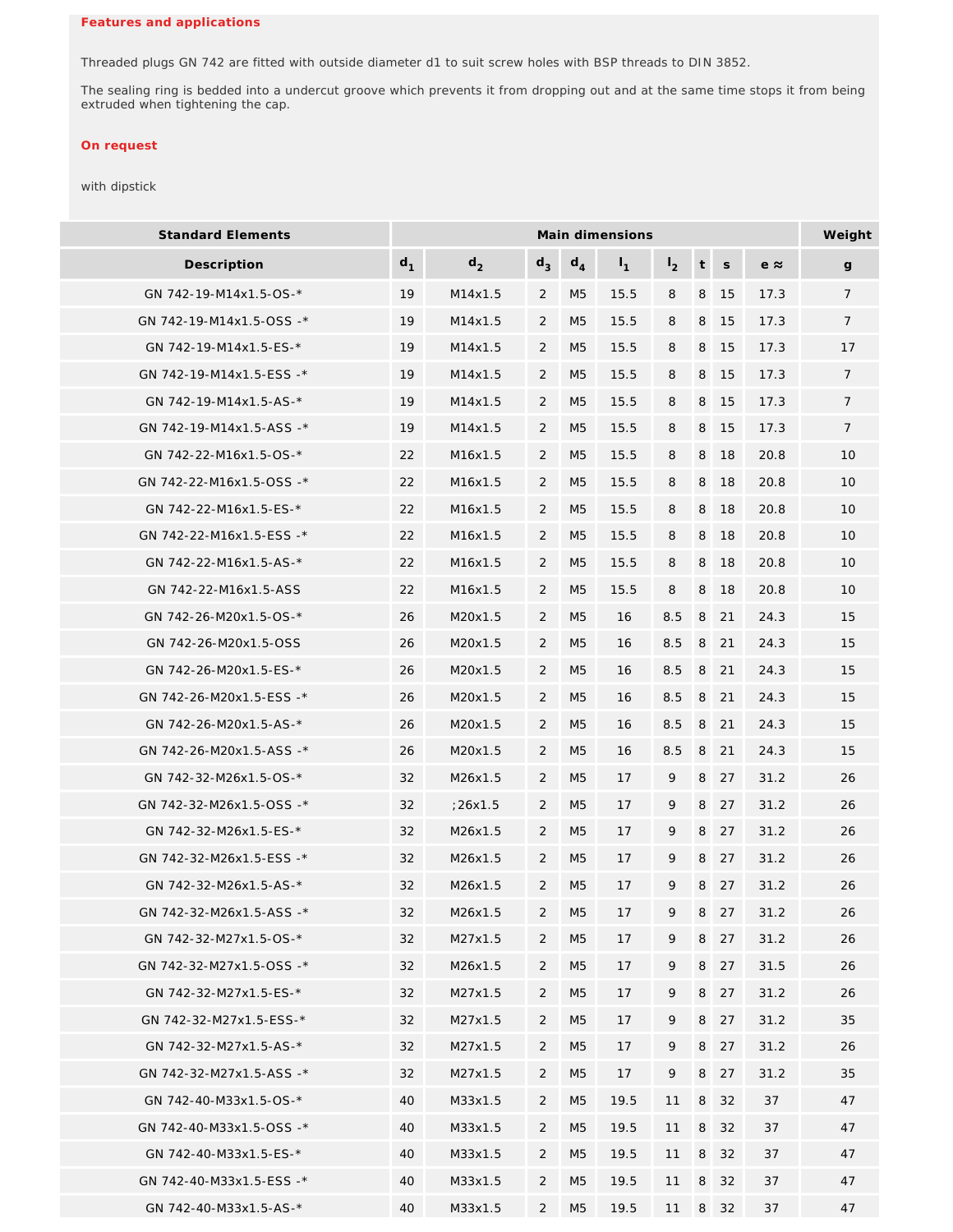| GN 742-40-M33x1.5-ASS -* | 40 | M33x1.5        | 2              | M5             | 19.5 | 11      | 8 | 32 | 37   | 47              |
|--------------------------|----|----------------|----------------|----------------|------|---------|---|----|------|-----------------|
| GN 742-50-M40x1.5-OS-*   | 50 | M40x1.5        | 2              | M <sub>5</sub> | 21   | 12      | 8 | 41 | 47.3 | 80              |
| GN 742-50-M40x1.5-OSS -* | 50 | M40x1.5        | 2              | M5             | 21   | 12      | 8 | 41 | 47.3 | 80              |
| GN 742-50-M40x1.5-ES-*   | 50 | M40x1.5        | 2              | M <sub>5</sub> | 21   | 12      | 8 | 41 | 47.3 | 80              |
| GN 742-50-M40x1.5-ESS -* | 40 | M33x1.5        | 2              | M5             | 19.5 | 11      | 8 | 32 | 37   | 47              |
| GN 742-50-M40x1.5-AS-*   | 50 | M40x1.5        | 2              | M <sub>5</sub> | 21   | 12      | 8 | 41 | 47.3 | 80              |
| GN 742-50-M40x1.5-ASS -* | 50 | M40x1.5        | $\overline{2}$ | M <sub>5</sub> | 21   | 12      | 8 | 41 | 47.3 | 80              |
| GN 742-50-M42x1.5-OS-*   | 50 | M42x1.5        | $\overline{2}$ | M <sub>5</sub> | 21   | 12      | 8 | 41 | 47.3 | 80              |
| GN 742-50-M42x1.5-OSS -* | 50 | M42x1.5        | 2              | M5             | 21   | 12      | 8 | 41 | 47.3 | 80              |
| GN 742-50-M42x1.5-ES-*   | 50 | M42x1.5        | 2              | M5             | 21   | 12      | 8 | 41 | 47.3 | 80              |
| GN 742-50-M42x1.5-ESS -* | 50 | M42x1.5        | 2              | M5             | 21   | 12      | 8 | 41 | 47.3 | 80              |
| GN 742-50-M42x1.5-AS-*   | 50 | M42x1.5        | 2              | M5             | 21   | 12      | 8 | 41 | 47.3 | 80              |
| GN 742-50-M42x1.5-ASS -* | 50 | M42x1.5        | 2              | M5             | 21   | 12      | 8 | 41 | 47.3 | 80              |
| GN 742-50-M42x2-OS-*     | 50 | M42x2          | $\overline{2}$ | M5             | 21   | 12      | 8 | 41 | 47.3 | 80              |
| GN 742-50-M42x2-OSS-*    | 50 | M42x2          | $\overline{2}$ | M <sub>5</sub> | 21   | 12      | 8 | 41 | 47.3 | 80              |
| GN 742-50-M42x2-ES-*     | 50 | M42x2          | $\overline{2}$ | M <sub>5</sub> | 21   | 12      | 8 | 41 | 47.3 | 80              |
| GN 742-50-M42x2-ESS -*   | 50 | M42x2          | $\overline{2}$ | M <sub>5</sub> | 21   | 12      | 8 | 41 | 47.3 | 80              |
| GN 742-50-M42x2-AS-*     | 50 | M42x2          | $\overline{2}$ | M5             | 21   | 12      | 8 | 41 | 47.3 | 80              |
| GN 742-50-M42x2-ASS -*   | 50 | M42x2          | $\overline{2}$ | M5             | 21   | 12      | 8 | 41 | 47.3 | 80              |
| GN 742-19-G1/4-OS-*      | 19 | G1/4           | $\overline{2}$ | M5             | 15.5 | 8       | 8 | 15 | 17.3 | $\overline{7}$  |
| GN 742-19-G1/4-OSS -*    | 19 | G1/4           | $\overline{2}$ | M5             | 15.5 | 8       | 8 | 15 | 17.3 | 7               |
| GN 742-19-G1/4-ES-*      | 19 | G1/4           | $\overline{2}$ | M5             | 15.5 | 8       | 8 | 15 | 17.3 | $\overline{7}$  |
| GN 742-19-G1/4-ESS -*    | 19 | G1/4           | $\overline{2}$ | M <sub>5</sub> | 15.5 | 8       | 8 | 15 | 17.3 | 7               |
| GN 742-19-G1/4-AS-*      | 19 | G1/4           | $\overline{2}$ | M <sub>5</sub> | 15.5 | 8       | 8 | 15 | 17.3 | $7\overline{ }$ |
| GN 742-19-G1/4-ASS -*    | 19 | G1/4           | $\overline{2}$ | M5             | 15.5 | 8       | 8 | 15 | 17.3 | $\overline{7}$  |
| GN 742-22-G3/8-OS-*      | 22 | G3/8           | $\overline{2}$ | M <sub>5</sub> | 15.5 | 8       | 8 | 18 | 20.8 | 10              |
| GN 742-22-G3/8-OSS -*    | 22 | G3/8           | 2              | M <sub>5</sub> | 15.5 | 8       | 8 | 18 | 20.8 | 10              |
| GN 742-22-G3/8-ES-*      | 22 | G3/8           | 2              | M5             | 15.5 | 8       | 8 | 18 | 20.8 | 10              |
| GN 742-22-G3/8-ESS -*    | 22 | G3/8           | 2              | M5             | 15.5 | 8       | 8 | 18 | 20.8 | 10              |
| GN 742-22-G3/8-AS-*      | 22 | G3/8           | 2              | M5             | 15.5 | 8       | 8 | 18 | 20.8 | 10              |
| GN 742-22-G3/8-ASS -*    | 22 | G3/8           | $\overline{2}$ | M <sub>5</sub> | 15.5 | 8       | 8 | 18 | 20.8 | 10              |
| GN 742-26-G1/2-OS-*      | 26 | G1/2           | $\overline{2}$ | M <sub>5</sub> | 16   | 8.5     | 8 | 21 | 24.3 | 15              |
| GN 742-26-G1/2-OSS -*    | 26 | G1/2           | $\overline{2}$ | M <sub>5</sub> | 16   | 8.5     | 8 | 21 | 24.3 | 15              |
| GN 742-26-G1/2-ES-*      | 26 | G1/2           | $\overline{2}$ | M5             | 16   | $8.5\,$ | 8 | 21 | 24.3 | 15              |
| GN 742-26-G1/2-ESS -*    | 26 | G1/2           | $\overline{2}$ | M <sub>5</sub> | 16   | 8.5     | 8 | 21 | 24.3 | 15              |
| GN 742-26-G1/2-AS-*      | 26 | G1/2           | 2              | M5             | 16   | 8.5     | 8 | 21 | 24.3 | 15              |
| GN 742-26-G1/2-ASS -*    | 26 | G1/2           | $\overline{2}$ | M <sub>5</sub> | 16   | 8.5     | 8 | 21 | 24.3 | 15              |
| GN 742-32-G3/4-OS-*      | 32 | G3/4           | $\overline{2}$ | M5             | 17   | 9       | 8 | 27 | 31.2 | 26              |
| GN 742-32-G3/4-OSS -*    | 32 | G3/4           | $\overline{2}$ | M5             | 17   | 9       | 8 | 27 | 31.2 | 26              |
| GN 742-32-G3/4-ES-*      | 32 | G3/4           | $\overline{2}$ | M <sub>5</sub> | 17   | 9       | 8 | 27 | 31.2 | 26              |
| GN 742-32-G3/4-ESS -*    | 32 | G3/4           | $\overline{2}$ | M5             | 17   | 9       | 8 | 27 | 31.2 | 26              |
| GN 742-32-G3/4-AS-*      | 32 | G3/4           | $\overline{2}$ | M5             | 17   | 9       | 8 | 27 | 31.2 | 26              |
| GN 742-32-G3/4-ASS -*    | 32 | G3/4           | $\overline{2}$ | M5             | 17   | 9       | 8 | 27 | 31.2 | 26              |
| GN 742-40-G1-OS-*        | 40 | G <sub>1</sub> | $\overline{2}$ | M5             | 19.5 | 11      | 8 | 32 | 37   | 47              |